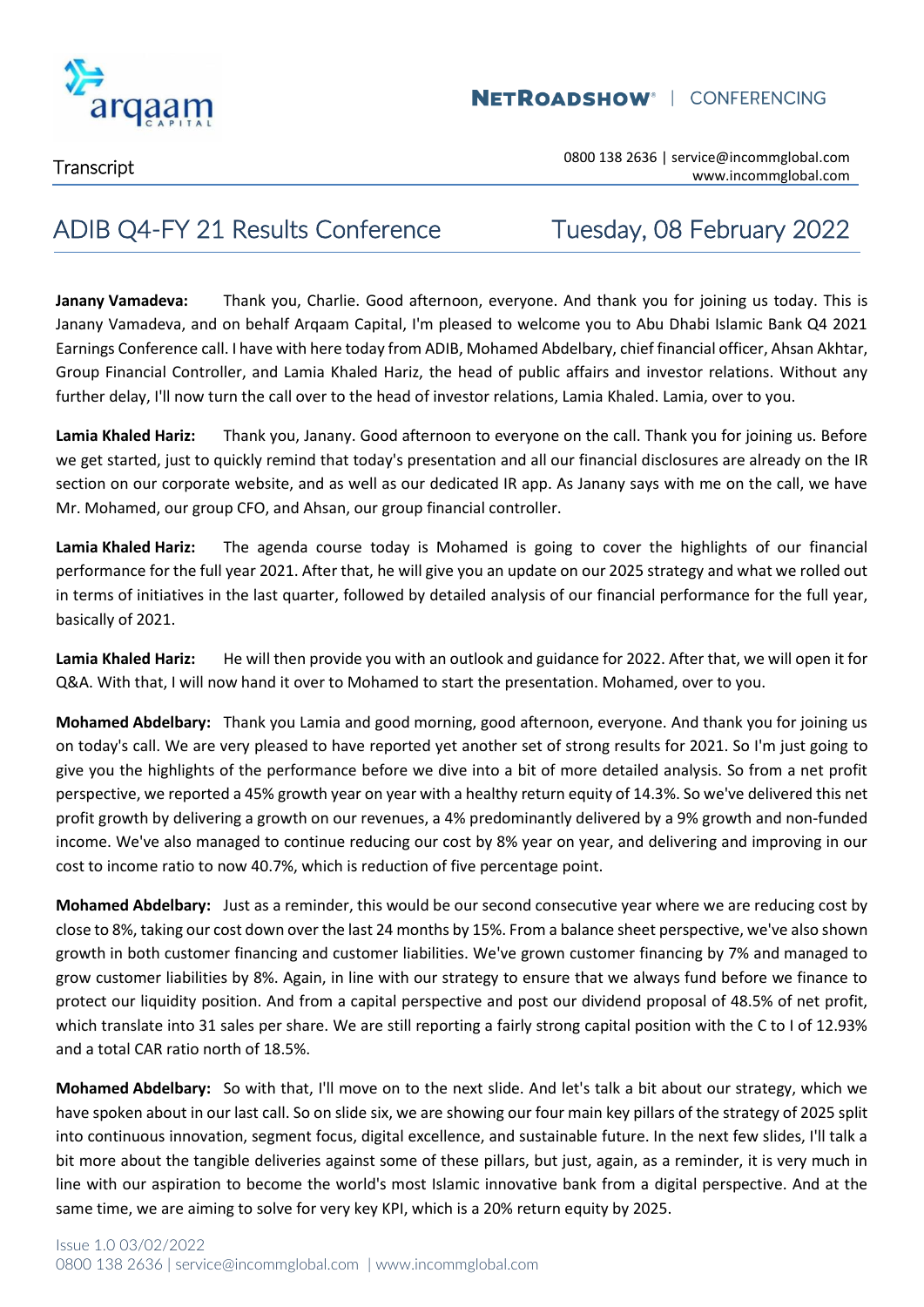

### **NETROADSHOW<sup>®</sup> | CONFERENCING**

Transcript 0800 138 2636 | service@incommglobal.com www.incommglobal.com

## ADIB Q4-FY 21 Results Conference Tuesday, 08 February 2022

**Mohamed Abdelbary:** Moving on to slide seven, and these are some of the... I would call it tangible deliveries against the main key pillars. So under continuous innovation, we are showing some of our digital deliveries over the past few months. So we've launched turbo, which is a digital ecosystem for the auto industry. We've also had recently launched Amwali proposition, which is targeting gen Z and looks at capturing the use of the entire life cycle of our clients. And segment focused, we have also grown our customer base in the right and sustainable way. We have spoken about enhancing our leadership positions. When it comes to the Emirate or UE national segment, we've welcomed 35,000 new Emirate nationals to the bank. And we've also overall welcomed more than 117,000 new clients.

**Mohamed Abdelbary:** From a digital agenda perspective, we have continued to deliver on our strategy to automate the banks, not only from the client-facing perspective, but also from within the bank. So we've introduced 60 to 66 new robots adding into our end to end process enhancement. And we've also continued to be rated quite successfully when it comes to our mobile app. It is now rated at 4.5% on both App Store and Google Play. From a sustainable future perspective, again, ESG is very important to us in a deep. And our MSCI ESG rating stands at 8 and the 78% is our employment re-engagement index, which we have recently surveyed.

**Mohamed Abdelbary:** Moving forward on slide eight, I did speak about our main KPI of 20% ROE, but just as a reminder for the audience, the way we want to deliver it is that we are doubling our profits from last year. We are looking at the cost to income ratio of below 36% and continue to innovate the bank to ensure that as we become more efficient, we are ensuring that we are able to still serve our clients, our employees, without putting undue pressure just by taking out costs.

**Mohamed Abdelbary:** Moving forward from the management team perspective, I think the one point I would like to call out that we have now been joined by Mr. Nasser Al Awadhi. He has been appointed as group CEO for the institution, and we are looking forward to work under his leadership to continue on our strategy.

**Mohamed Abdelbary:** Also, you might have seen a recent announcement for our head of retail banking retiring Mr. Phillip King. So he retired recently and Samih Awadhalla, who has been with the bank for a long time, has now been appointed as the retail head. And moving forward, now I'm on slide 11 and I spoke about these key highlights. So I think the point I would just like to make is that we are happy with the quality of the profits which we deliver. So it's not only a matter of 45% growth in net profit, but we are happy to see that it is coming from growth in revenue, reduction in cost, and normalizing of cost of credit while growing the balance sheet in a healthy and sustainable way. And while creating still a very robust capital position, post a record dividend payout in 2021.

**Mohamed Abdelbary:** And all this has led eventually to enhancing our cost to income ratio. And it's taking us nicely to our journey of coming sub 40% in the first time in ADIB history in the near future.

**Mohamed Abdelbary:** Moving on to slide 12, I spoke about these main pillars. So I would suggest I move directly to slide 13, where we show the waterfall for the net profit movement from 2020 to 2021, 1.6 billion going to 2.3. Again, just to highlight, 9% has been contributed by gross and non-funded income, expenses down 8%, and impairments down 27%. From a segment perspective, the biggest contributor has been the wholesale bank, and that's where we will talk about. And the second is that one of the main contributors is the lower impairment charges we have taken in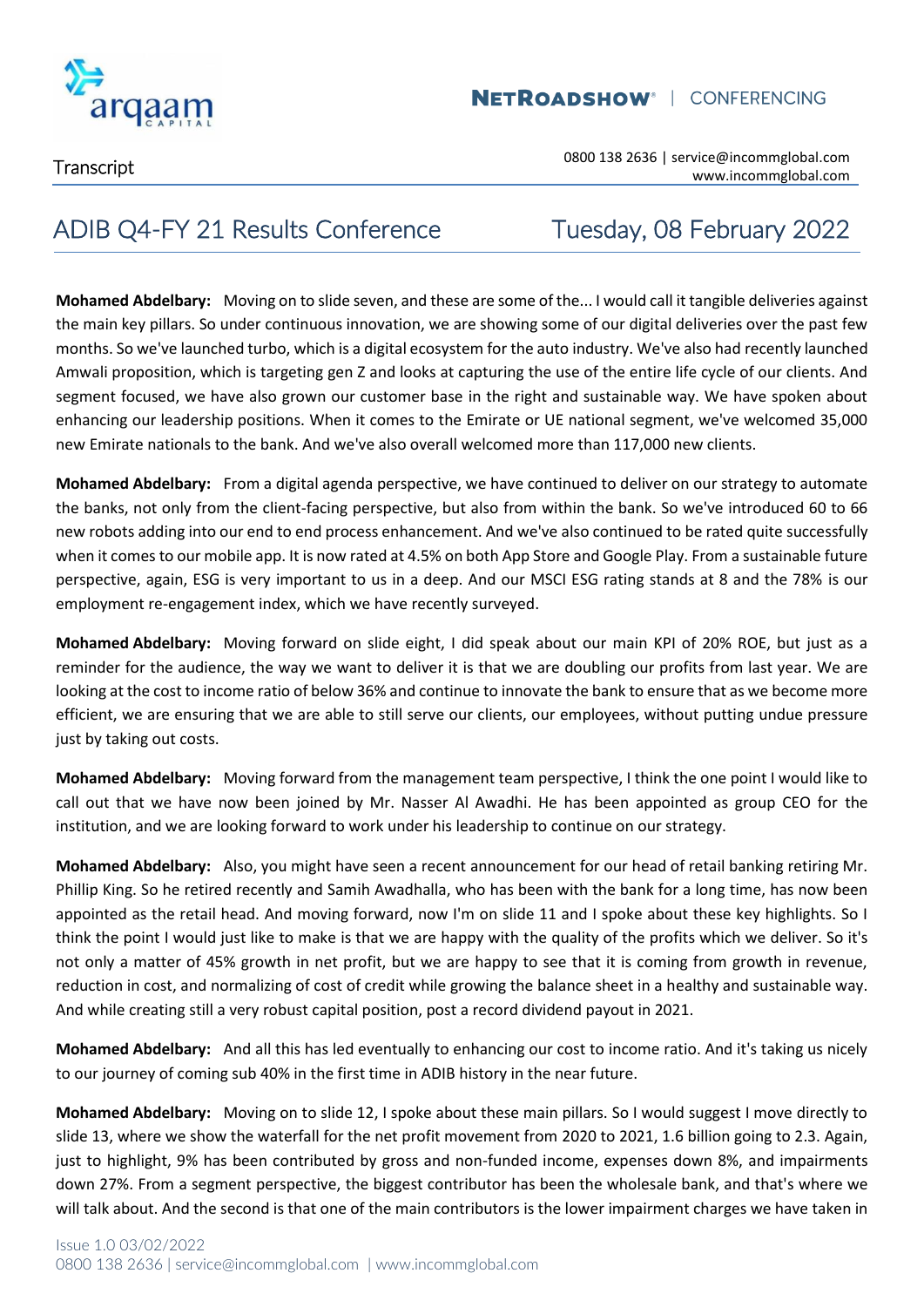

# ADIB Q4-FY 21 Results Conference Tuesday, 08 February 2022

2021. Also, our treasury has been very strong and continues to deliver a strong performance again in '21, as it has done also for us in 2020.

**Mohamed Abdelbary:** Moving on to the non-funded income on slide 14, the 9% growth we are calling out 26% growth in investment income and reduction in 3% in fees and commission. It's important to call out that when we look at the fees and commission movement, so that despite the reduction of 3% in fees and commission, we have seen cost income actually going by 40%. That's a continuation of the strong performance and recovery, which we have seen over the past few quarters. It's clearly a reflection of the positive client sentiment, which we are seeing and which will also continue with us in 2022.

**Mohamed Abdelbary:** Moving on to slide 15, funded income. Our net profit margins have reduced year on year from 3.51 to 3.25. That has been predominantly on the back of some growth asset yield repricing in line with market movement. So it's not something which was not expected given the way the curve is, but we've been able to call back some of the reduction by reduction of our cost of fund. Our cost of fund remains to be market leading at 30 basis points. And I think the good point, which we would like to call out is that even with the anticipated rate hacks, which will come in, our efficient cost of funding base will remain to be market leading and will not reprice as fast as we will then expect assets to reprice as well.

**Mohamed Abdelbary:** Moving on to slide 16, operating expenses. We spoke about 8% reduction, but I would like to reemphasize the message that from a digital spend perspective, we have not changed the pot allocated to that specific area. So it's only a 3 million reduction year on year, while CapEx has actually increased. And we have been able to more than self fund this spend by creating efficiencies in our infrastructure. And some of the other elements I have called out in terms of our robotics implementation and our trade through property.

**Mohamed Abdelbary:** On slide 17, that's just the manifestation of our digital journey. As we can see, we have now 71% digitally active clients. If one would compare that to first quarter of '20 of 57, that's quite remarkable in terms of pickup. Our digital sales remain to be at 42%, which is a very healthy number for us because it is a very fine mix between how much you are attracting clients to a digital platform versus also the high network high ticket items, which we will need to maintain in the normal channel.

**Mohamed Abdelbary:** Moving forward... I apologize. In terms of our impairments on slide 18, so the one point which is very important for us to call out is that the 27 reduction in impairments has been predominantly in the wholesale bank. And I'm sure this is probably a question which will come up and we've also shown at this time on the next slide is that NMC and Neopharma has played a big role in terms of the swing. But what is really encouraging to see is that our retail cost of risk has continued to perform extremely well. And it shows the health and resilience of our retail portfolio, particularly given the fact that it is predominantly driven by the Emirate segment.

**Mohamed Abdelbary:** On the next slide, slide 19. I think the main message I would like to call out is that if you look at NMC and Neopharma. Now, as we stand, we've covered 85% of the exposure. I believe that it is now market leading. Not many banks have moved that. We've decided to be more on the conservative side. We are actually cautiously optimistic that the value is probably a bit better than that. So we expect some recoveries on that front. But for us to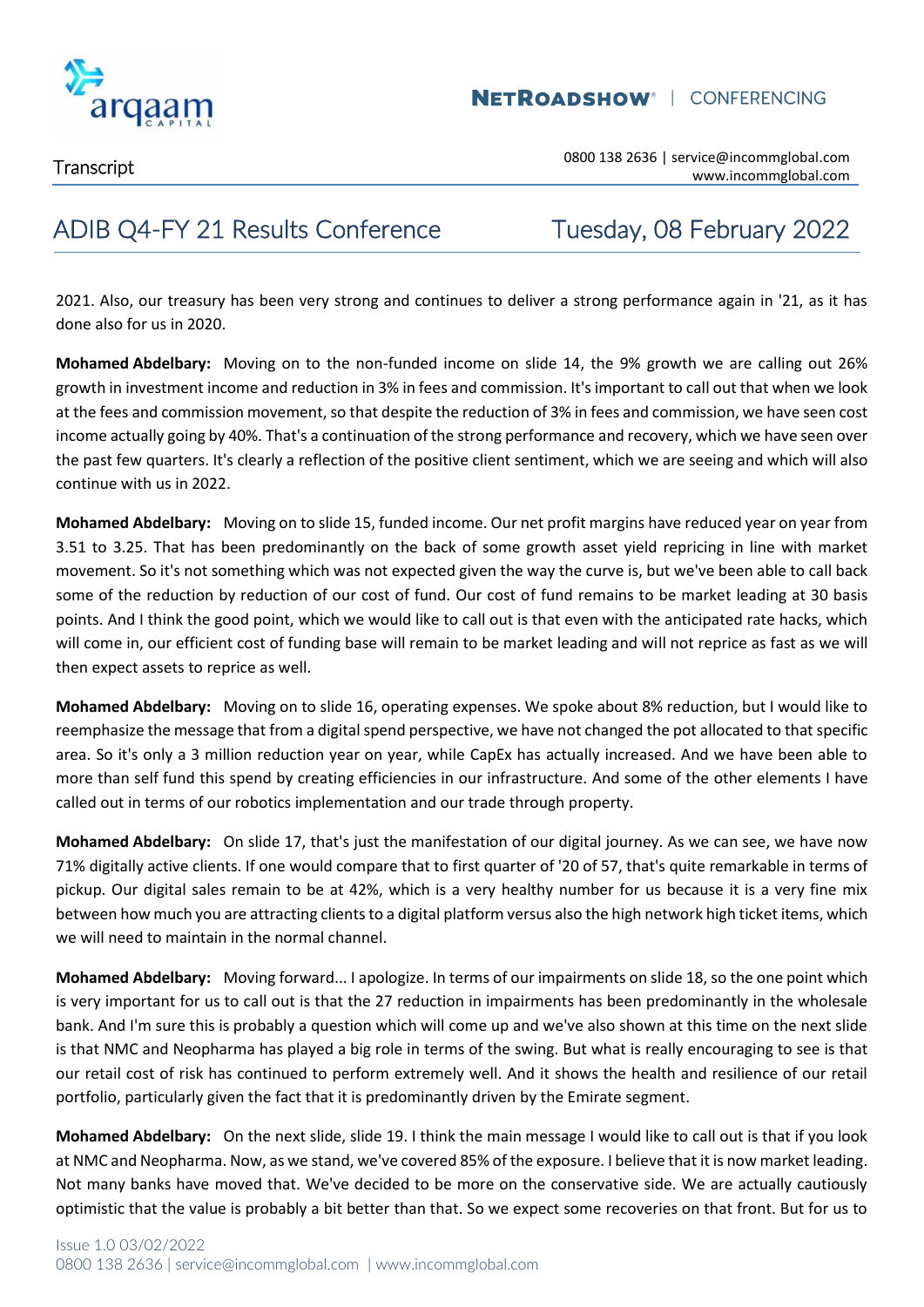

Transcript 0800 138 2636 | service@incommglobal.com www.incommglobal.com

### ADIB Q4-FY 21 Results Conference Tuesday, 08 February 2022

be more on the conservative side, the decision was to go up to 85% of coverage. And that puts this story I hope now behind us.

**Mohamed Abdelbary:** Moving on to slide 20 and where we look at our coverage ratio. Now we've got thing to enhance our coverage ratios, one, look at the upper right hand waterfall. We are now sitting at 66.8% of provision coverage, excluding any collateral. If you add the collaterals, we are at 120%. It's important to note that in first quarter of 2020, we were at 56%, we've moved up to 66.8. And that tells us that more and more, we are closing the coverage ratios or target, which we are aiming to solve for.

**Mohamed Abdelbary:** And one point also to be calling out is that most of our collaterals are sitting in the real estate sector. We have seen healthy appreciation in that segment. We have decided not to take the entire upside into our collateral evaluation. We are awaiting to see a bit of more history and sustainability on that before we take the upside. So even this number I can tell you is a fairly conservative number. It can only get better from here. Our NPA ratio at 8.9% remains to be more or less in line with the previous few quarters.

**Mohamed Abdelbary:** As we go into 2020, and we are starting to see more financing growth as well as clearing some of the non-performing assets we have. We are, again, cautiously optimistic as this number will start to trend downwards in the next few quarters.

**Mohamed Abdelbary:** On slide 21, the balance sheet growth I think has been quite spectacular. So again, first quarter 2020 at AED1.2 billion of total assets sitting now at 136.9 billion. That's quite phenomenal, especially given the fact that a lot of the growth has been coming from sustainable financing growth, as well as building the client deposit base in a very healthy manner. If one would look at where the movements have come from, it's predominantly in customer financing as you can see 4.8 billion growth a year on year, and we speak about it in the next slide.

**Mohamed Abdelbary:** From a financing perspective, the 87.4 moving to 93 billion, 7% growth has been predominantly in the government sector of 2.7 billion. And in retail of 1.4. Retail growth has been driven by personal finance. Now looking at the past few quarters, I think that we now have definitely wind in our tail in our... Sorry, wind coming as a tail wind. And we will be looking at growth in the next few quarters and this momentum will continue.

**Mohamed Abdelbary:** Going on, moving forward, sorry, to slide 23, customer deposits. Again, the strong story continues. From a position of 101 billion by December 2020, we are closing at 110 billion, which is an 8% growth. Contribution is coming both from retail and wholesale bank. The point which is in line with our strategic direction is that we've grown current account and saving account and STIs quite exponentially while continuously optimizing on the Wakala deposits, which are more cost here. And the 8% net growth is actually driven by healthy cost-efficient deposit growth, and that's again, a reflection of the 30 basis point effective cost of funding. And that will become very handy and beneficial as we start seeing various hacks coming in.

**Mohamed Abdelbary:** So moving on to the capital position, I touched on this. And if one, again, would look at our C to I ratio at 12.9%, it's at par with our 2020 position post, a dividend payout, which is I think deep history, as well as our total capital decrease ratio at 18.6. I would like to believe that 18.6 is probably market leading, if one would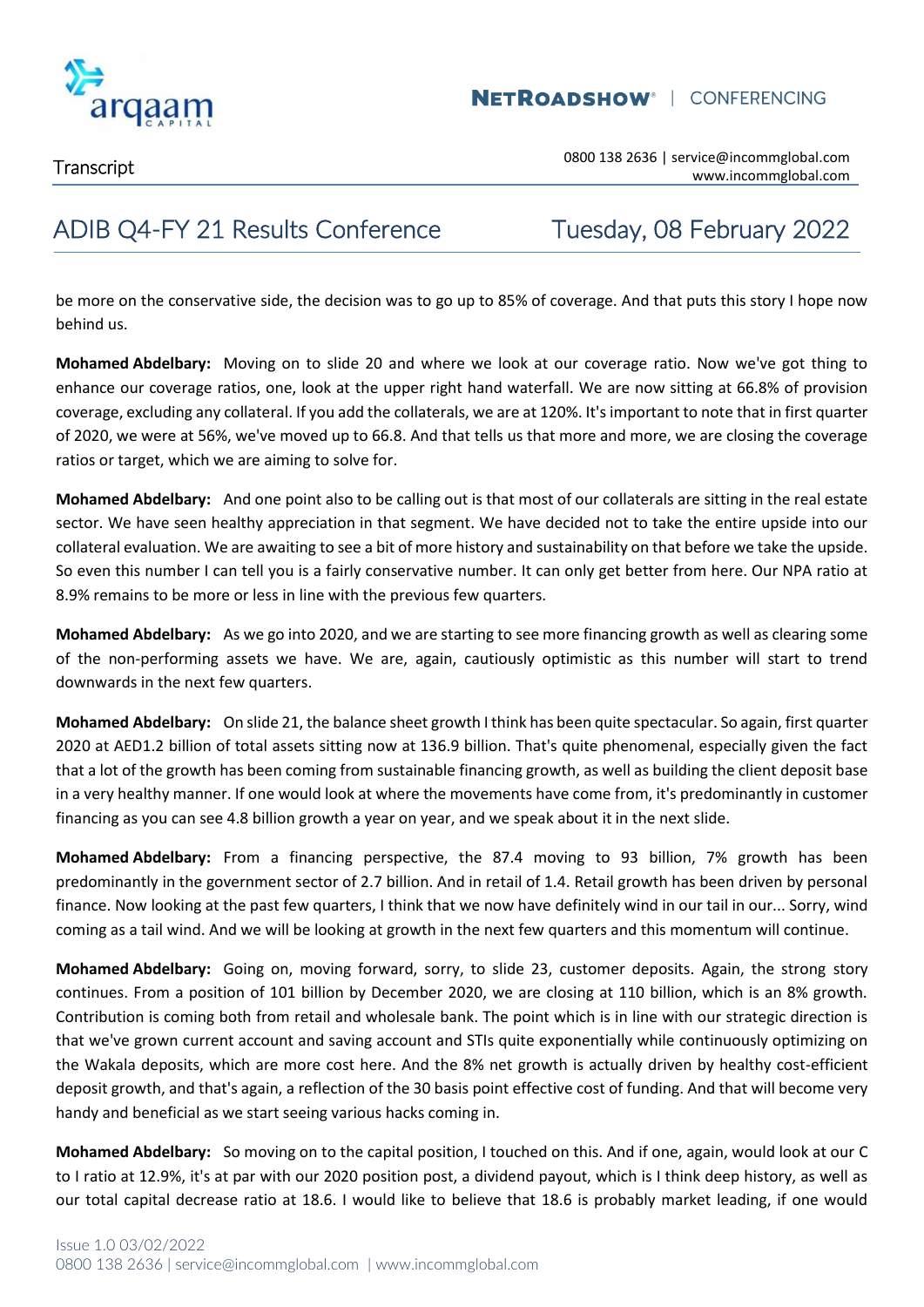

# ADIB Q4-FY 21 Results Conference Tuesday, 08 February 2022

compare to the peer banks who have announced also their results recently. Our liquidity position remains healthy and strong, and again, supported by the fact that we are funding before we provide financing to any of our clients.

**Mohamed Abdelbary:** I would like probably to include by giving some guidance and recounting of our 2021. So I'm very happy to see that we've either come within consensus, or sorry, outlook, or even better than outlook. So our net profit margins have come in slightly better. Growth financing has outperformed particularly given the growth we've seen in Q4. Our cost to income ratio has definitely performed better than we have set ourselves the targets for and net income growth is within our outlook. So all net-net, I think the guidance we have provided earlier in the 2021 have more or less landed where we set it would be or slightly better.

**Mohamed Abdelbary:** For 2022, what are we saying? We are probably seeing the financing growth continuing in mid single digit. I would say probably more in the high single digit. Net profit margins, we are keeping it to the 2021 guidance. But seeing now where the rate hikes are coming and where our cost of funding would be, I believe that could be slightly better. Cost of risk is going to be normalizing at these levels because we are also acknowledging the fact that we have ample room to take a bit of more risk, particularly on the retail side and growing our top line much faster.

**Mohamed Abdelbary:** Cost to income, we are committed to bring it down to the 40% in 2022. I see that within reach, especially if one would judge our performance for Q4 of this year. Return on equity, anywhere between 15% to 17% taking us one step closer to our 20% target by 2025. So with that, I would like now to open it up for any Q&A. Thank you.

**Operator:** Of course, if you'd like to ask a question, please press star followed by one on your telephone key pads. And if you're joining us online, please click the request to speak flag icon. If you choose to withdraw your question, please press star followed by two. And when preparing to ask a question, please ensure your phone is unmuted locally. As a reminder, that star followed by one if you wish to submit a question. Our first question comes from Edmond Christou of Bloomberg Intelligence. Edmond, your line is now open.

**Edmond Christou:** Hi, thanks for the presentation and for the guidance as well, which is very useful. The first question I do have is on what is the credit growth sector will be driven from this year and within the strategy? It's quite interesting to see the capital saving that happened from significant growth in the government and public sector entity. This is sustainable going forward, or it's not sustainable. You see more shift into the corporate and retail outside the local segment. What is the impact you could see there? And do you see that the payout will be sustainable under this scenario going forward?

**Edmond Christou:** The second question is I see the guidance on the NIM stable. I don't know if you are budgeting any interest rate hikes here, but what surprised me is the sensitivity on the interest rate at 25 basis per point up on your financial reports. I think it has doubled from the sensitivity report in 2020.

**Edmond Christou:** I just want to understand what is the reasoning behind better sensitivity. I do understand that the structure of the loan book is retail reprices slowly and your cost of funding is very low and you have a sharia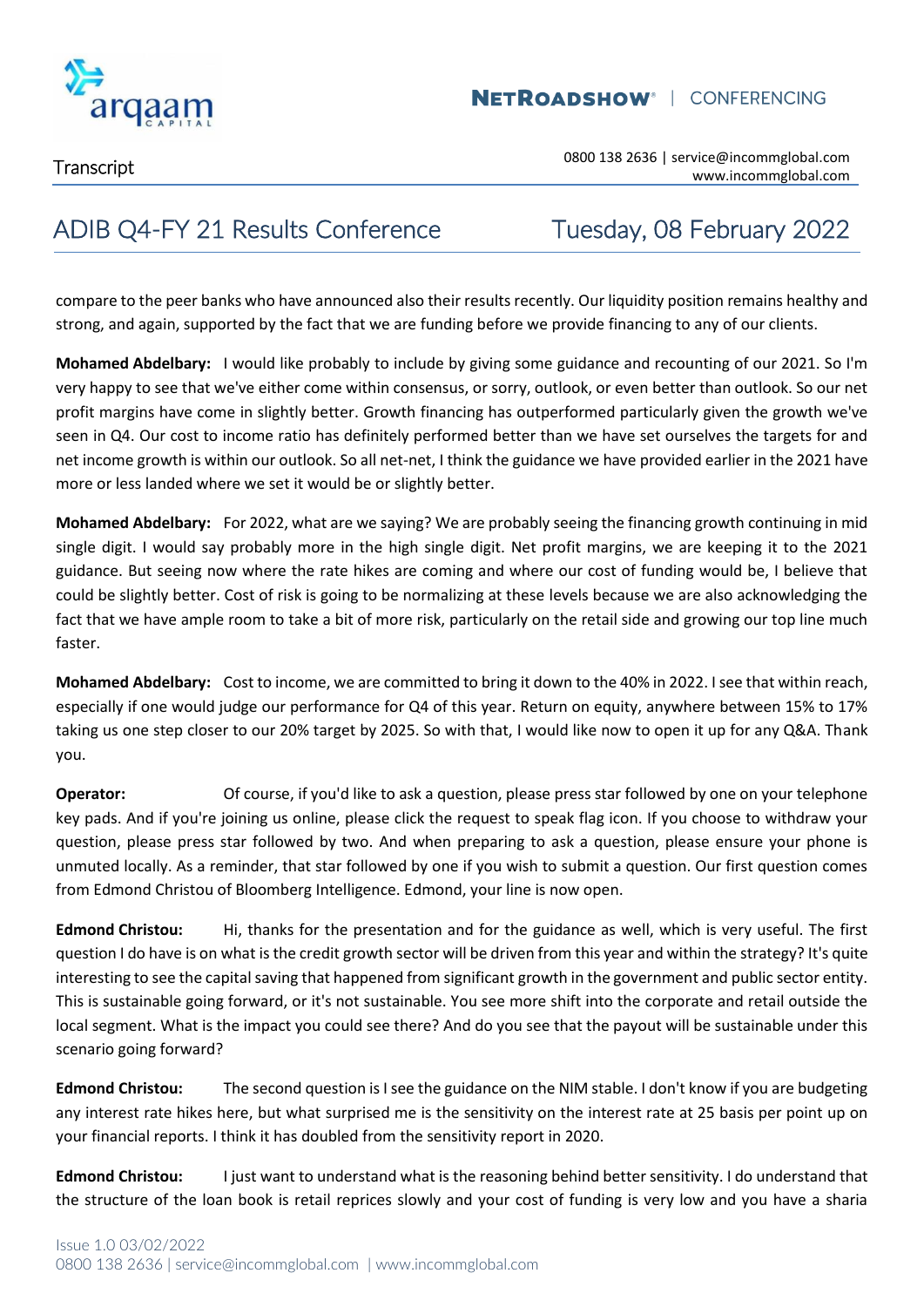

## ADIB Q4-FY 21 Results Conference Tuesday, 08 February 2022

compliant profit sharing deposit structure. So I would be surprised to see a sensitivity of 4 basis points for every 25 base interest rate hikes.

**Edmond Christou:** The last question I do have, if I may, is on the coverage. You mentioned coverage target, what is the coverage target you have in mind either for this year or, and during the strategy? Thank you.

**Mohamed Abdelbary:** Okay. Thank you very much. So I'll take the questions one by one. And please, if I miss any of your points, do call them out. So I start with the prayer growth. So we've seen in 2021 healthy growth, of course, to 7%. And it has been coming predominantly from some on retail and the wholesale bank side, mainly from the government sector. So the question was, where do we see that going forward into '22?

**Mohamed Abdelbary:** I think the retail bank will definitely play a bigger role in growth now given that retail takes slightly a bit longer to adapt and to reflect the client confidence into the actual numbers. Because you are working on two fronts, you're working on new originations or sales origination. You are looking at your normal repayment and then attrition. And in times when sometimes the confidence of the client is a bit on the low side, particularly that you are in the height of the pandemic, you are slightly standing on a treadmill. So you are selling, but on the backend, some of the attrition repayments are catching up with you.

**Mohamed Abdelbary:** What is promising for us to see is that in the last quarter now the growth sales have completely outstripped the attrition and accordingly having now hit records growth in sales, particularly in post finance and home finance, we expect retail to definitely contribute more. On the wholesale banking side, we remain to be focused on our GREs because as you guys said, they are capital creative or very capital efficient, but we are also going to continue focusing on large corps and mid corps within the ecosystem, which we have defined within our risk appetite. And accordingly, you would see some build up in that area and which are slightly more consuming from a capital perspective.

**Mohamed Abdelbary:** And second question in terms of price sensitivity, let me give you the in-house perspective of how we see things are going to play out and then we can reconcile it back to the financial statement.

**Mohamed Abdelbary:** So we are saying that every 50 basis point increase with the prior move in the curve will result into a AUD120 million top line contribution for the bank on an annualized basis. So we are expecting five rate hikes in 2022 and probably two more in 2023. What it means for us is that once the cycle has completed, we could expect on a like for like basis, probably anywhere between AUD450 to AUD500 million additional top line contribution to even what you see today. And that's on a like for like basis. But this is once the cycle has completed and all the seven cycles have happened.

**Mohamed Abdelbary:** On the net profit margin guidance, I agree with you, that is probably slightly on the conservative side. And the reason why we are saying that and we're keeping this guidance is that we are taking other elements into consideration.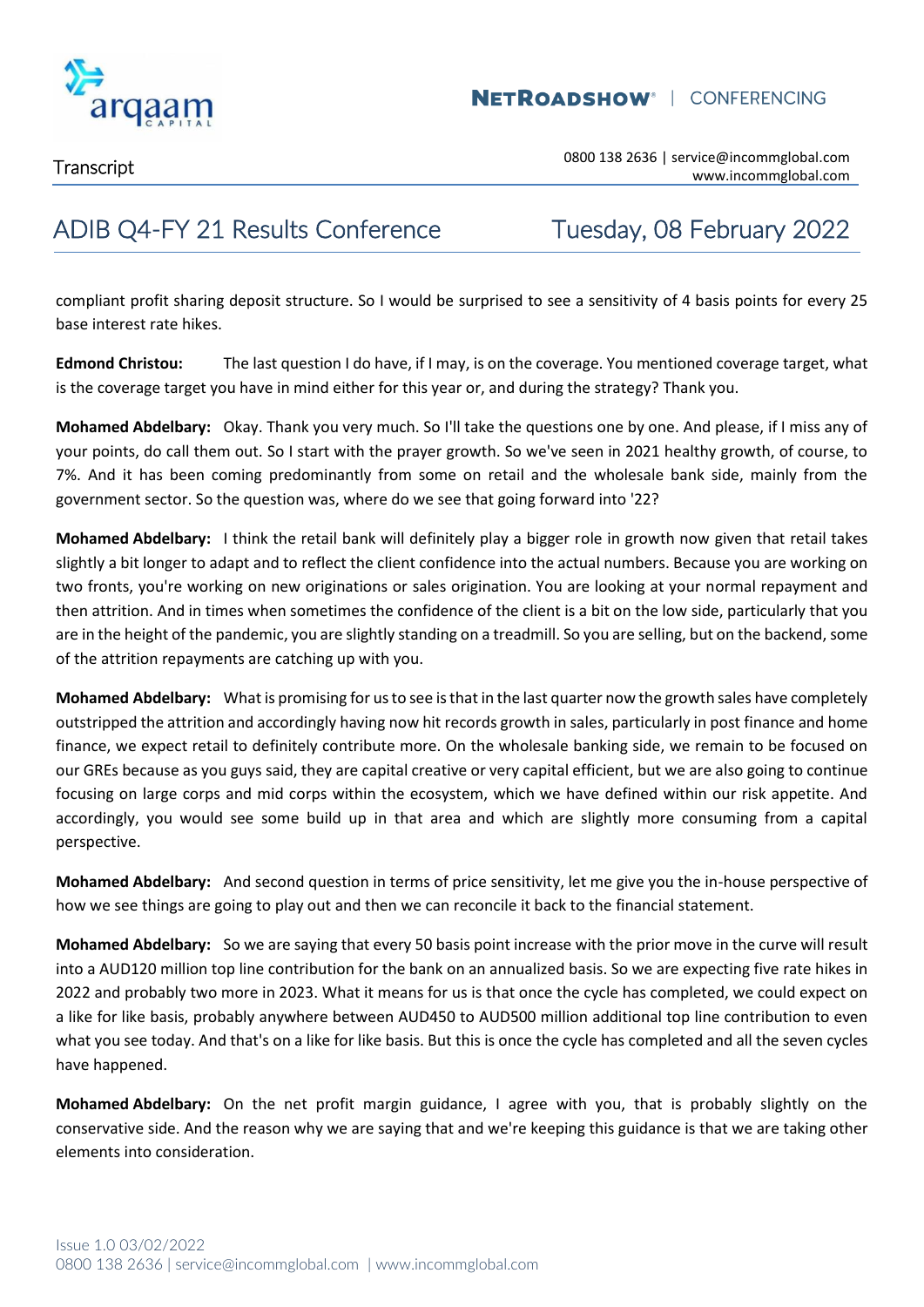

Transcript 0800 138 2636 | service@incommglobal.com www.incommglobal.com

### ADIB Q4-FY 21 Results Conference Tuesday, 08 February 2022

**Mohamed Abdelbary:** Number one is the ability to quickly reprice on the assets side the duration of when assets come up for repricing and as well as the competition factor. But we are cautiously optimistic that given our efficient cost of fund, we have a lot of elbow room to make our choices wise on when and how we are going to reprice on the asset side.

**Mohamed Abdelbary:** Your last question was on the coverage. We are currently at 66%. I wouldn't give a target to a provision coverage excluding collateral. Because at the end of the day, we look at what is our net at risk after factoring in the collateral. With collateral, with the conservative view, we are standing at 120%, so fairly comfortable. Without the collateral where we would feel comfortable today was at 68%. We will continue building on that as and when we see the need and maybe I should have clarified it in my opening remark is that while we are looking at enhancing this number, it doesn't necessarily mean that it has to go in a certain area, but it has to ensure that it covers adequately for the risk we have on our books at any point in time. So please tell me if I missed any of your questions and I can happy to elaborate.

**Edmond Christou:** Thank you. Just to follow up, so you expect a slight gradual shift into the corporate, so which will be capital constructive and probably are saving capital on the government. So the question is net to net, do you still expect dividend to be sustained at this level in terms of the payout?

**Mohamed Abdelbary:** So Edmond, I think ADIB has a very clear strategy in terms of deciding its dividend pay. It's a combination of number one, taking the shareholders interest into consideration, but also the growth aspiration and preserving capital in the bank. It is too early to give you specific guidance for 2022. However, if you look at history of the bank and how we have been consistent in our dividend payout, it'll also give you some sense on how '22 would look like. Just as a reminder, I think in 2020, we paid around 46.6. We've now moved up to 48.5. First per share has moved up from 21 to 31.

**Mohamed Abdelbary:** So I think it's definitely moving in the right direction and we've been very consistent. And as the year progresses, we will be happy to provide a bit of more clarity and color to how we see 2020 playing out as well.

**Edmond Christou:** Perfect. On the sensitivity to interest margin on the financial, it has double between 2020 sensitivity to 2021. Any reason for this? Any structural change within the balance sheet that has contributed to more sensitivity to interest?

**Mohamed Abdelbary:** So, Edmond, I think the explanation I can provide you without going into too much detail is that the bank positions its portfolio in anticipation of how it sees interest rates moving. So the rise in interest rate is something which I think not only I did, but the whole market anticipated, and accordingly as you structure your portfolio, you would ensure that it's repricing duration is also in line with anticipated rate hike. And accordingly, that's why you see us, that we are now more optimistic in terms of how we can capture the benefits of these highlights in the rising rate environment.

Issue 1.0 03/02/2022 0800 138 2636 | service@incommglobal.com | www.incommglobal.com **Mohamed Abdelbary:** Now, if it was the opposite, you would have probably seen the opposite as well, whether sensitivity would've been more in favor of the bank and we would have taken longer duration on the financing book.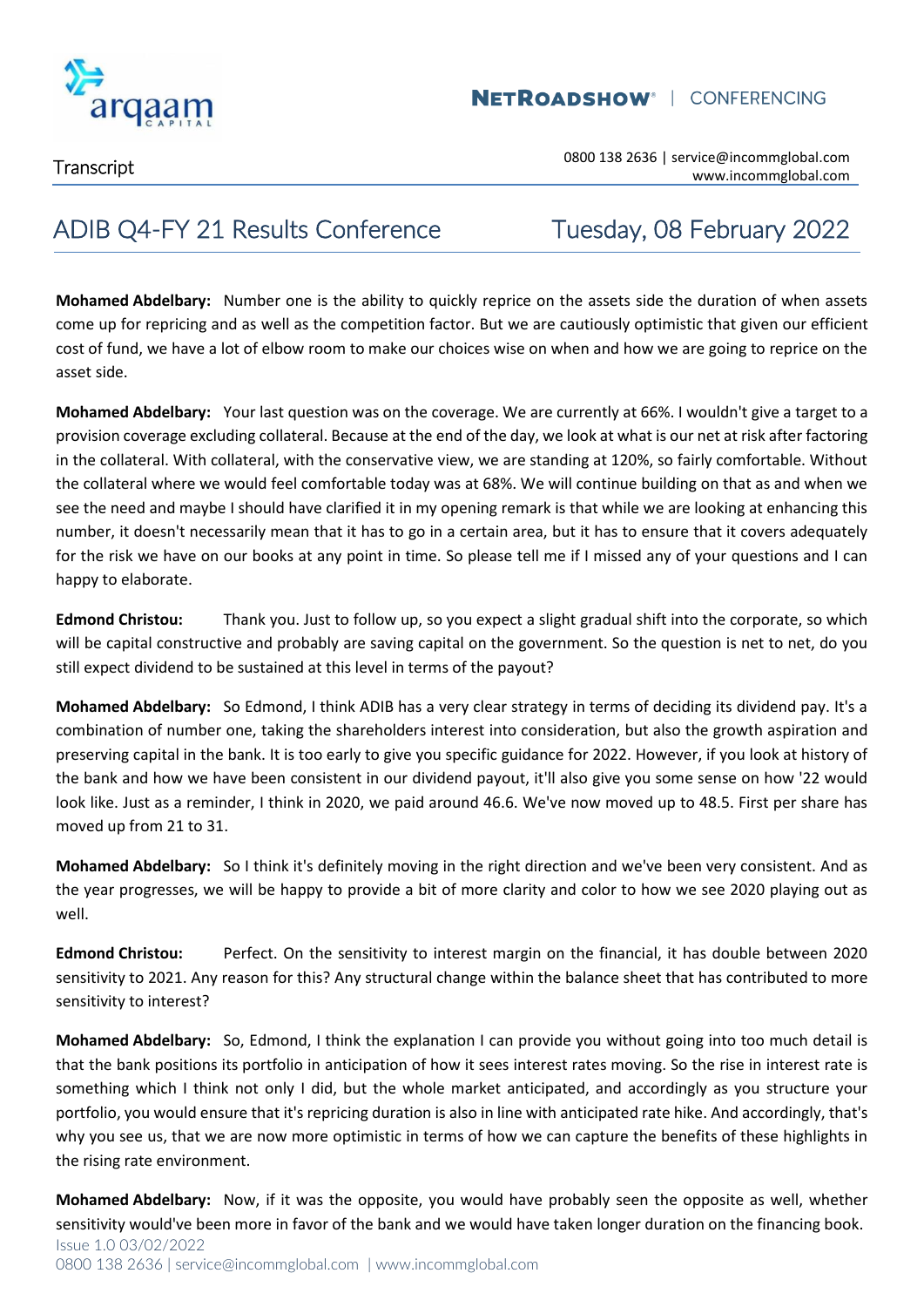

## ADIB Q4-FY 21 Results Conference Tuesday, 08 February 2022

**Edmond Christou:** Excellent. Great. Thank you.

**Mohamed Abdelbary:** Thank you.

**Operator:** Thank you for your question, Edmond. As a reminder, if you'd like to ask a question, please press star followed by one on your telephone key pad. And if you've joined us, please click the request to speak flag icon. Alternatively, you may use the chat box function at the side of the web conferencing platform to submit a wish and question. Our next question comes from Elahi Patel of Bearings. Elahi, your line is now open.

**Elahi Patel:** Yes. Hi, guys. Thank you for the call. Can you hear me okay?

**Mohamed Abdelbary:** Yeah. Loud and clear.

**Elahi Patel:** I've got a few questions please. First question was, can you just repeat your NIM sensitivity? Did you say every 50 basis points hiking rates would give you AUD120 millions on your net interest income?

**Mohamed Abdelbary:** Yeah. So let me repeat what we said. So 50 basis points, as you like said, it is going to give us a top line contribution of AUD120 million on the existing series. So like for even factoring any growth in financing. So 50 basis points means 120 million. Five hikes expected probably this year on an annualized basis is close to AUD300 million. And by the end of the seven cycles, which we expect, you could add a total of AUD450 million annualized basis.

**Elahi Patel:** So I calculate that. So a hundred BPs will give you 240 million and that would be 23 basis points improvement in the margin. It doesn't seem right to me. I don't know if my numbers are off, but if I just literally tag on 240 million to a net interest income line, the NIMs for 2021 would move by 23 basis points. It seems contrary to the comments earlier from Edmond that you'd have four basis point improvement in NIM for every 25 hiking rates.

**Mohamed Abdelbary:** Yeah, I did not specifically comment on the four BPs Edmond mentioned, but we can probably, if you want, provide you with the exact simulation on how the net profit margins would move. I think the best way to look at it is how it would translate into actual dirham contribution because there are many other factors involved in that. Number one is you would have to take into consideration how far also you would be repricing the different elements of the book. And we also, for us, taking into consideration what it means for us in terms of competition and duration of the book.

**Elahi Patel:** If I look at your guidance, the 15 to 20% net profit growth, I'm trying to understand how you get that. When if you look at your loan growth of 6 to 7% or 6% at the midpoint and 15 basis points, NIM contraction, because of the competition and more public sector stuff, that would give you only plus 3% on net interest income. You've given us the cost of risk guidance. So how do you get from the 3% net interest income growth to 15% to 20% net income growth. It must be something incredibly high on either the fee and commissions or something incredibly low on your cost of risk or OPEX.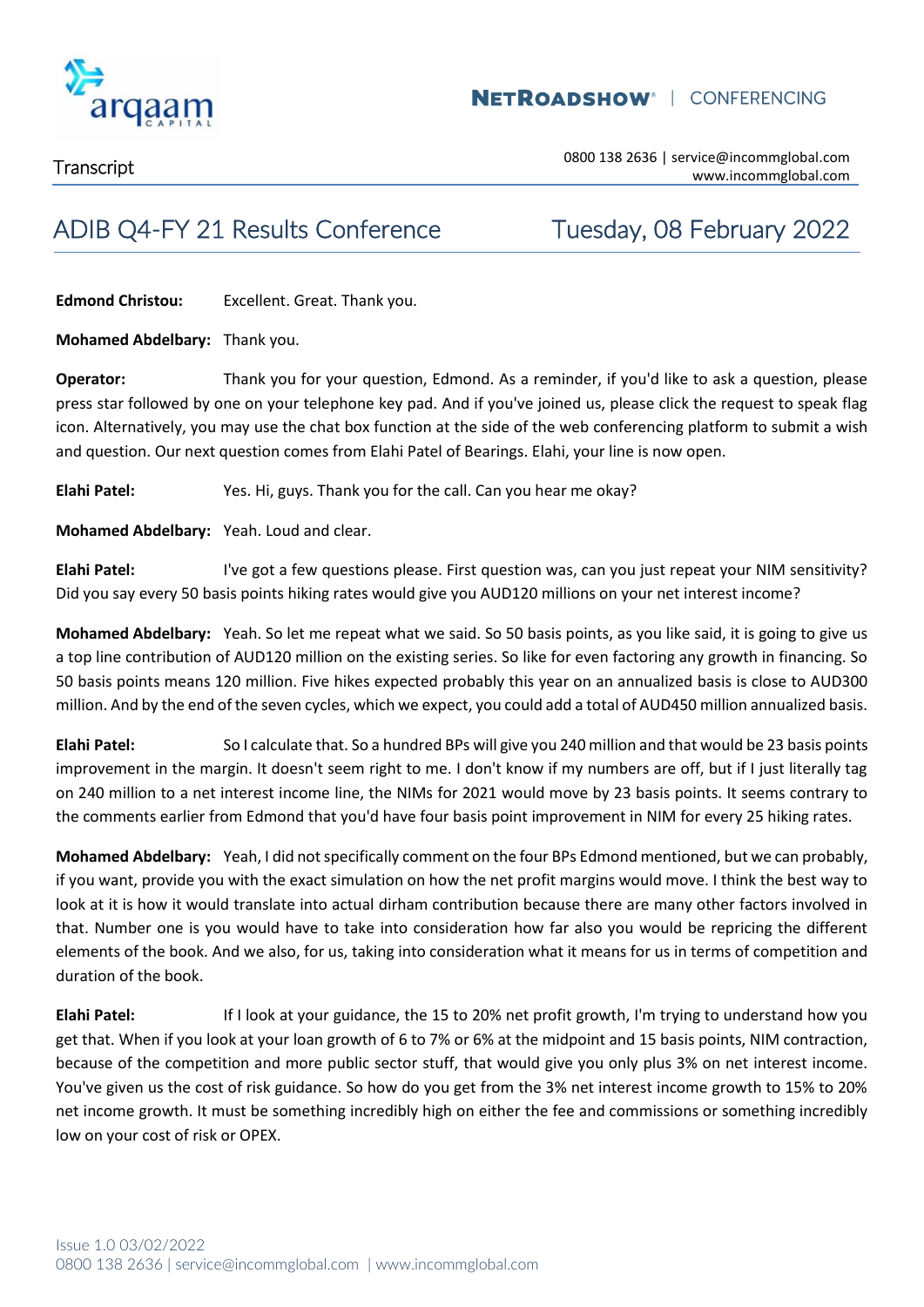

### **NETROADSHOW<sup>®</sup> | CONFERENCING**

Transcript 0800 138 2636 | service@incommglobal.com www.incommglobal.com

### ADIB Q4-FY 21 Results Conference Tuesday, 08 February 2022

**Mohamed Abdelbary:** So good question. Let me clarify how the math will work. So, and I'll start by giving you the high level view, and then we can go into details. Our strategic direction is to ensure that the contribution from nonfunded income plays a much bigger role for us in the future, for two reasons. Number one is that we would like to, as we go into more riskier segments, our WA consumption will put pressure on capital, and we do have a growth aspirations to ensure that we continue to deliver on our 2025 strategic objections. So number one is more contribution from non-funded income, and I'm happy to go in bit more detail of what we mean by that.

**Mohamed Abdelbary:** For example, our asset management proposition, our work management proposition, our GTB, or what we call global transaction banking proposition, they're already showing very strong signs of contribution, not only in '21, but also before. That's one element. The second element is our cost aspiration will also continue to deliver benefits. And that's on the back of the initiative, which we have embarked from over the last two years and where our digital capabilities are helping us to deliver on these aspirations.

**Mohamed Abdelbary:** So really that's how we look at it. And, accordingly, when we look at net income growth, anywhere between 15% to 20%, the math will actually suggest that we have also a good chance of outperforming this number, if everything falls into place as expected.

**Elahi Patel:** And just the final question was just on your cost of risk. So of the 950 million that you've taken in 2021, I know a lot of this was NMC as you were increasing your coverage there. So for example, 250 million was taken in Q3. Could you give us the number of what was the total NMC specific cost of risk taken in 2021 of the 950? I think I remember your normalized cost of risk was very low.

**Mohamed Abdelbary:** Yeah, that's correct. So the numbers we have disclosed to the market, so I can talk about them a bit freely. So we have approximately taking close to 400 million or so on NMC and Neopharma, and like. So if you were to take that out from the total cost of risk, which we have reported in 2021, it means that our cost of risk itself from a percentage perspective is probably in the lower maybe 40, 50 basis points or so.

**Elahi Patel:** So it would go from sort of over a hundred basis points down to 55. And that's why I'm wondering if 55 is the more normalized level and you are already at 85% coverage on NMC, why your cost of risk guidance forward is so high at 80 to 90 basis points. Is that just you being conservative and could there be like some recoveries there?

**Mohamed Abdelbary:** So I wouldn't... So when you give the guidance, I always like to be within a specific range in line with the directions, which we would like to take. I think as a bank, our portfolio is very healthy and the cost of risk is allowing us to actually take a bit of more risk. So as we wander into more of the corporate slash corporate, mid corporate, and in retail more into the expert segment, I expect that the cost of risk will go up. But it'll go up only if we deliver the right return.

**Mohamed Abdelbary:** And accordingly, our direction is we want to open up for the expert segment. We want to open up for large corporate and mid corps, and that will attract a higher cost of risk, but hopefully also it will give us a better return overall.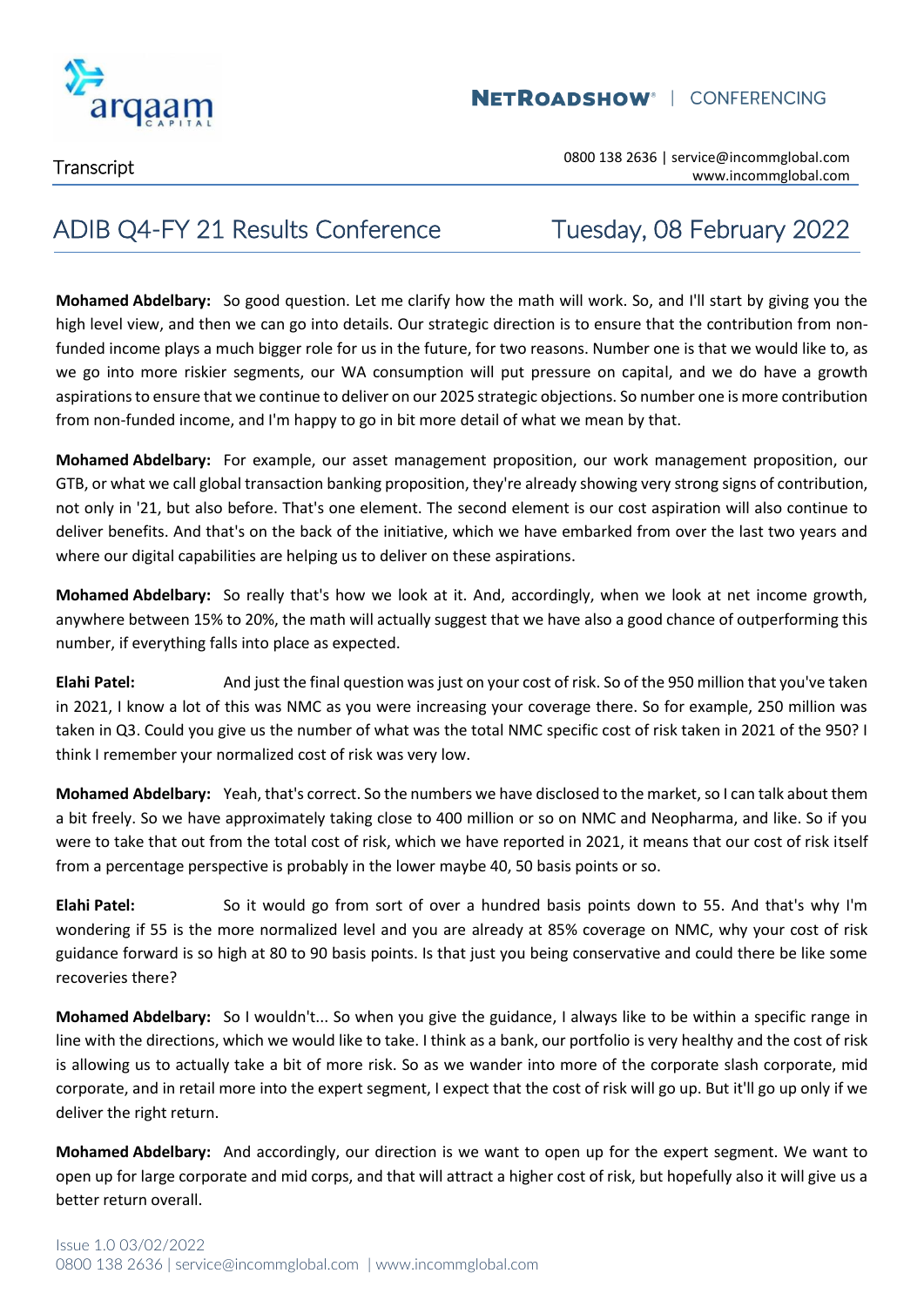

### **NETROADSHOW<sup>®</sup> | CONFERENCING**

## ADIB Q4-FY 21 Results Conference Tuesday, 08 February 2022

**Elahi Patel:** Okay. Thank you very much.

**Mohamed Abdelbary:** Thank you.

**Operator:** Thank you for your question. Next question comes from Janda Kumar of ARCOM Capital. Janda, your line is now open.

Janda Kumar: Hi, everyone. Thank you for taking questions. My first question is like we have seen significant improvement in investment income during the year, and largely coming from share of substitutes and JVs. So I just wanted to check if there's any element of one off, or it's a means or positive or means good earning growth in your subsidiary.

**Mohamed Abdelbary:** Yeah. So the main contribution and this strong performance is coming from the contribution of our Egypt business, which we capture here. I cannot be too open on Egypt because Egypt itself is a listed entity and they have not yet announced their results, but I can tell you that within that uplift, we are very happy with what Egypt has been performed and you would see probably what I mean when they're going to the market with their financials as well.

**Janda Kumar:** So going forward, should we expect some kind of growth in 2022 or it'll be normalized? Because if you look at 2019 and 2020, the income is around 10 to 20 million, but in 2021, there is a significant jump, and especially in fourth quarter. So how we can see it going forward in 2022?

**Mohamed Abdelbary:** So I would not take a base of 2019 or '20 because the consolidation or the contribution of the Egypt business really only started in '21. So from a history perspective, the acquisition has been old, but the actual contribution of that business only literally started in '21. So can you assume all of it to continue in '22? No. There is a small element of it due to the transition of some of the elements happening with the ADIB Egypt business into the group, but it will still be a very meaningful and sustainable contributions to the wider group franchise, not only in '22, but in '22 and beyond as well.

**Janda Kumar:** Okay. Yeah. My second question is regarding the bank is taking income from Sukuk investment into the non-funded income. Other banks are classifying under a funded income, because there's a fixed income stream from Sukuk investment. So I just wanted to check, is it the right way, whether we should take in funded or nonfunded income, because I believe the gains and losses should come in non-funded income and this income should come in as a part of a funded income. So just wanted to get clarification from.

**Mohamed Abdelbary:** So this, I confirm, I understood your question correctly. The normal profit return on the Sukuk is part of our funded income. The capital gain, which we recognize from Sukuk is part of non-funded income. That's what we do. Are you seeing something different?

**Janda Kumar:** Yeah. Actually in funded income, actually all the financing related activities are classified as a part of funded income while all investment income has been classified in the non-funded income in your management discussion and every everywhere. So that's why I wanted to get... Because if we look at other banks, means NII is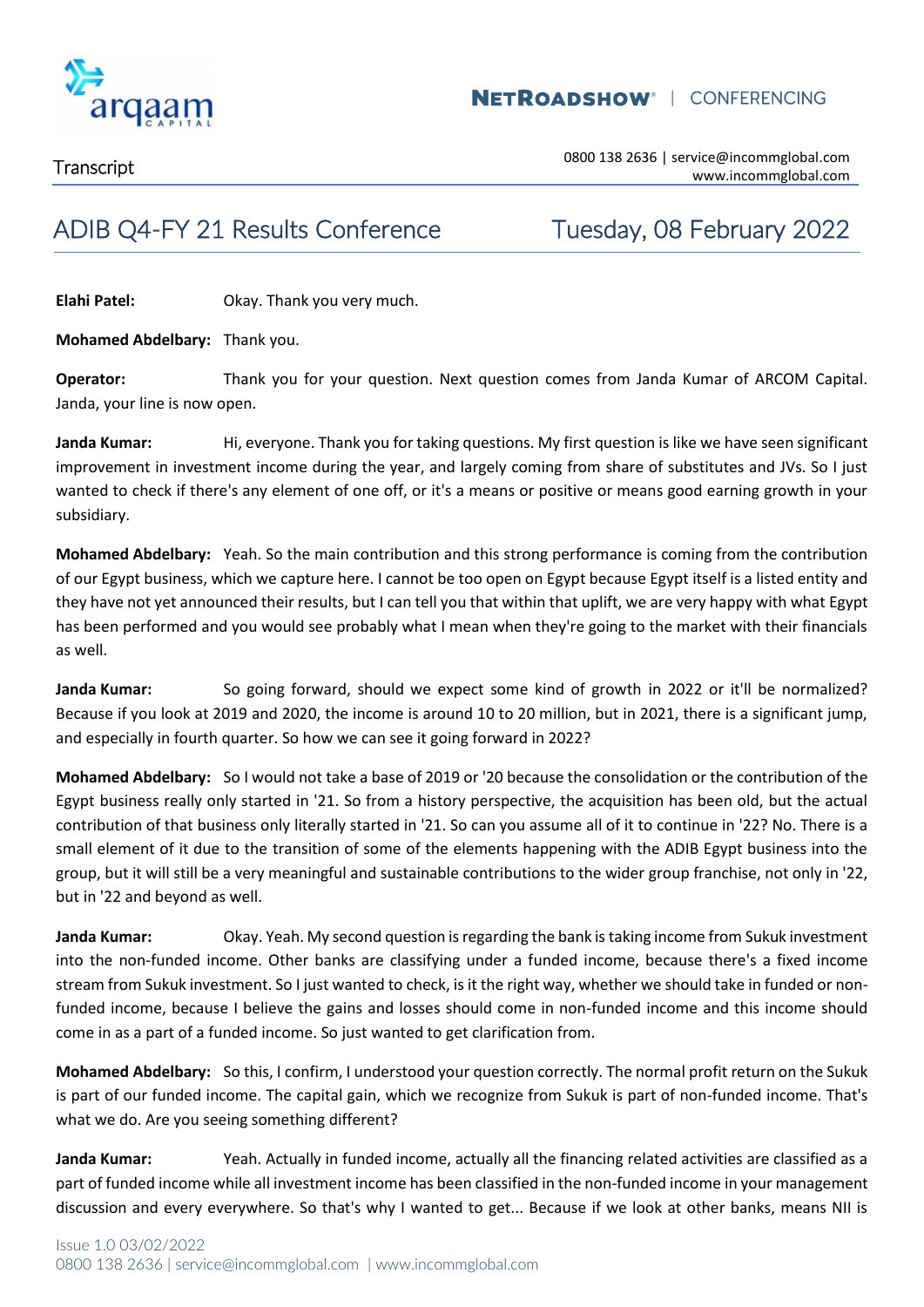

## ADIB Q4-FY 21 Results Conference Tuesday, 08 February 2022

coming from both financing and investment portfolio, but in your book, all the investment income is reflecting in nonfunded. If we compare...

**Mohamed Abdelbary:** Got it. So what I would ask, Ahsan, my financial controller here, he will get back to you separately on this, if you don't mind sharing this question specifically with Lamia and Ahsan.

| Lamia Khaled Hariz:            | Yeah, I got you question, Janda.                                                          |
|--------------------------------|-------------------------------------------------------------------------------------------|
|                                | Mohamed Abdelbary: And they will get back to you on that specific point.                  |
| Janda Kumar:                   | Sure, sure. Thank you so much.                                                            |
| Operator:<br>line is now open. | Thank you, Janda. Our next question comes from Shabbir Malik of EFG-Hermes. Shabbir, your |

**Shabbir Malik:** Thank you. Thank you very much for this presentation and congratulations on a good set of results. Couple of questions from my side, in terms of your CASA deposit, I think your CASA mix stood at around 75% based on your latest disclosure. How do you feel about the sensitivity of these deposits to interest rates? Do you think higher interest rates could mean that these CASA deposits, some of them actually go out and your CASA mix comes down or what's your sense on that?

**Shabbir Malik:** My second question is on your... You may have addressed this earlier, I could have missed it and joined the call a bit late, but in terms of NIM sensitivity, you highlighted that there's the 120 million positive impact. I just wanted to understand what's the lag. How much is the lag from the day of the rate hike to the eventual transmission, to the NIM. And also, if you can maybe elaborate on your loan book, typically personal lending is fixed rate, but what about your mortgage portfolio? What about your corporate portfolio? How's that in terms of the sensitivity to rates.

**Shabbir Malik:** And finally, in terms of your cost trajectory, a very good outcome in 2021, I think almost 8% down year and year. You think, is there more room for improvement next year or it's going to be more about better efficiency, et cetera, which more revenue driven than cost driven improvement and cost to income next year.

**Mohamed Abdelbary:** Thanks, Shabbir. And these are a lot of questions Shabbir. So let me just make sure that I capture them all and please do feel free to follow up if I missed anything.

**Shabbir Malik:** Sure.

**Mohamed Abdelbary:** So sensitivity on CASA, you're absolutely correct, so it's almost 76%, 77% of our total liability book, that means to be in CASA, and we're asking healthy reduction in Wakala for the question is that, do you think that some of that will transform into probably Wakala deposits if it screw up? I would like to believe that nothing significant because the type of clientele and client deposits we have, the sensitivity to raise movement is not very high.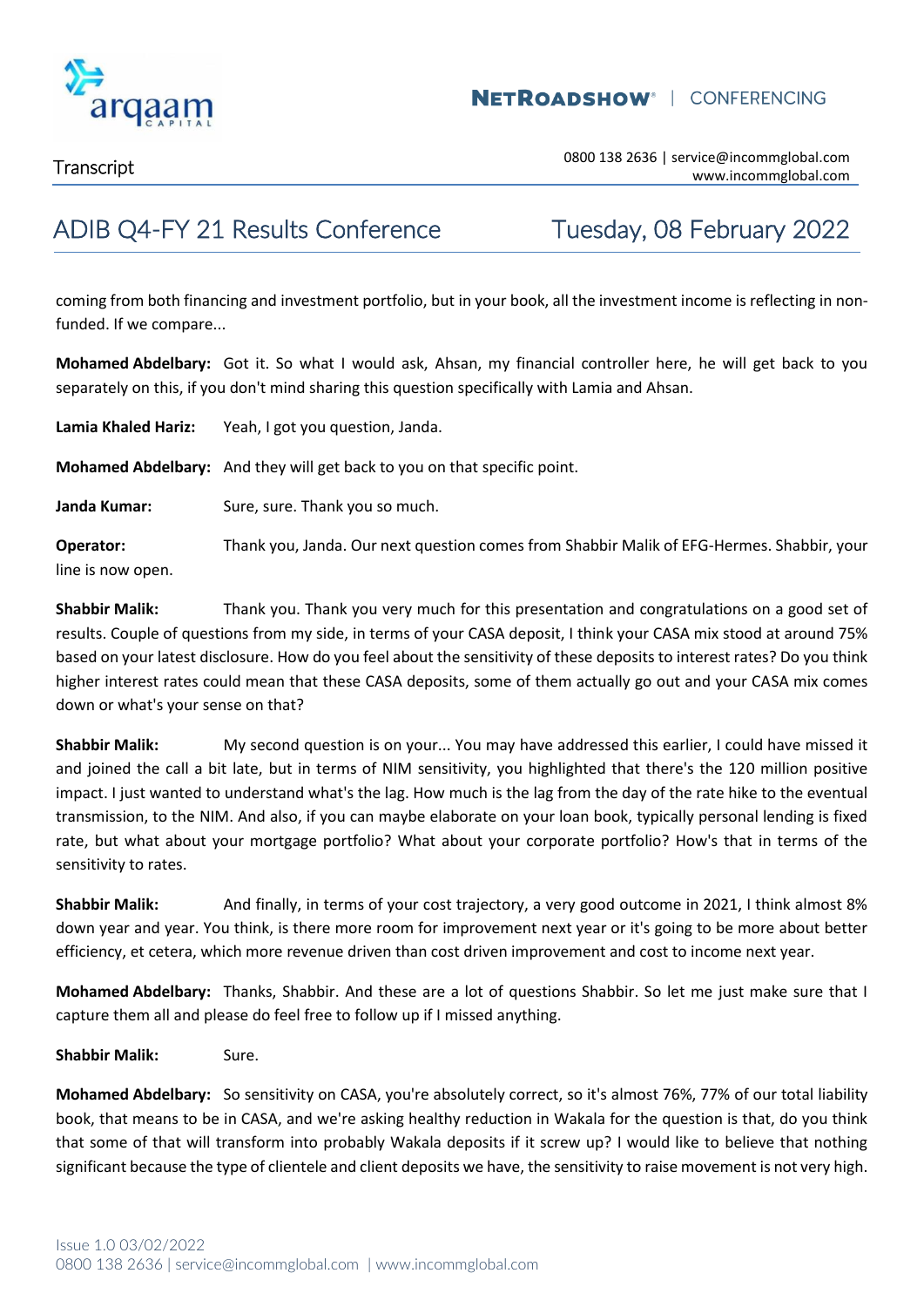

## ADIB Q4-FY 21 Results Conference Tuesday, 08 February 2022

**Mohamed Abdelbary:** Having said that, we are factoring some of these yes to be repriced upward, but the acceleration into upward pricing versus how fast assets yield will reprice is definitely in favor of ADIB. And we are going to start seeing some widening of these jobs fairly quickly as the rates go up. So that's on the CASA one.

**Mohamed Abdelbary:** On the NIM sensitivity, yes, 50 basis points means 120 million. How fast will that translate into our actual possibility? Considering an annualized number, again, from a context perspective, our whole book recycles every four years. So 25% of the book every year. Outside PF, which is around 20 billion of the portfolio, most of the book reprices anywhere between three to six months. So it's a fairly fast repricing duration for us. And accordingly, we expect to see some uplift. If I were to give you a number, particularly only for 2022, we could probably see anywhere between 60 to 80 million maybe coming in, depending on when and how the reprice will happen and how fast we are able to reprice as well.

**Mohamed Abdelbary:** So we are, again, cautiously optimistic that we will write some of the wave definitely in '22, but it's good news for us once the cycle completes and then the entire race will be factored into our book.

**Mohamed Abdelbary:** Your third question was, I think, on cost, is there more for cost reduction? I would say, again, because cost optimization, we are continuously looking for ways to create more efficiency in terms of being able to be more or make the dirham work harder for us. And accordingly, I would say if there is no absolute reduction to the cost, at least we will continue on our journey to be able to ensure that we are self-funding any additional investments we are making, particularly on the digital front. Shabbir, did I capture all the points or did I miss anything?

**Shabbir Malik:** No, no. You captured all the points. Thank you very much.

**Mohamed Abdelbary:** Thank you so much. Thanks, Shabbir.

**Operator:** Thank you for your question, Shabbir. Our next question comes from Vikram Vis of NBK Capital. Vikram, your line is now open.

**Vikram Vis:** Yes. Thank you. Thank you, Mohamed, for this confidential presentation. A question on the profit rate risk sensitivity. You mentioned that for every 50 basis point, you'll see 120 million increase in net interest income. Did you actually mean every 25 basis points will cause an increase of 120 million? Because when we look at your profit rate risk sensitivity, section 42.4.1, you're telling us that for every 25 increase in interest rates, there'll be an increase of between 115 and 120 million in profitability. So probably you meant 25 BPs and not 50 BPs, right?

**Mohamed Abdelbary:** No, 50 bits on an annualized basis is 120 million. We will get back to you on this specific point if you are seeing anywhere 25 business points for 120. Ahsan, if you can get back on this point.

### **Ahsan Akhtar:** I will.

**Vikram Vis:** Profit rate this section 42.4 0.1. And there you are telling us that for every 25 BPs increase in rates, the profit sensitivity is between 115 and 120 million. So I was a bit confused when you said the 120 million is for 50 BPs and not 25BPs.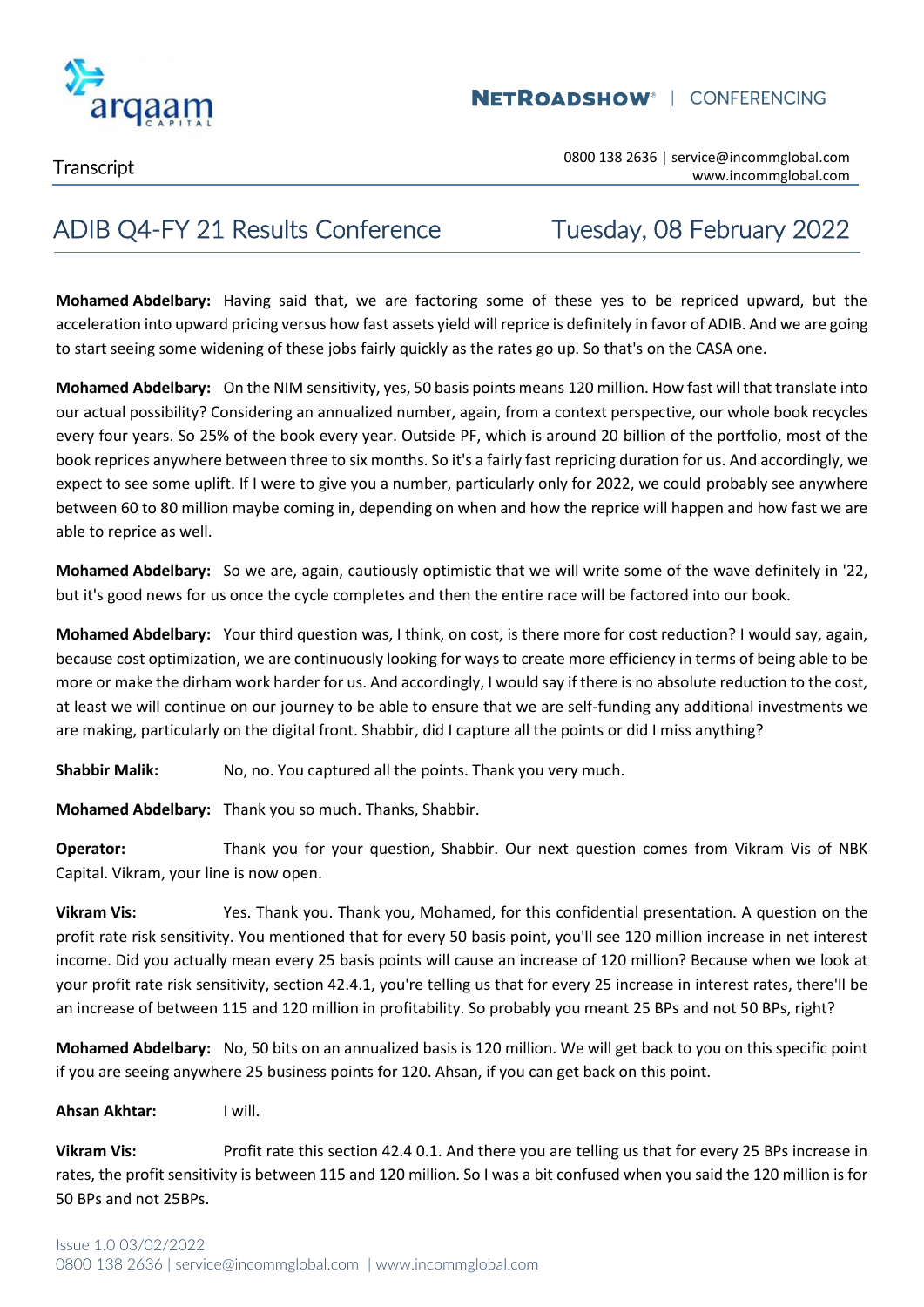

## ADIB Q4-FY 21 Results Conference Tuesday, 08 February 2022

**Ahsan Akhtar:** Has to be 50.

**Mohamed Abdelbary:** Yeah, no, it's 50 become... So we will get back to you on that specific point, but you can take it for me, it's 50 basis points, 120 million annualized up ticks.

**Vikram Vis:** All right. Okay. Thank you. Sorry, just one more question. In your guidance on earnings growth, what kind of rate hikes are you baking in? Are you baking in five rate hikes for this year? Is that your base case in your guidance?

**Mohamed Abdelbary:** Yes, we are expecting five.

**Vikram Vis:** So your guidance of 15% to 20% bakes in five rate hikes, right?

**Mohamed Abdelbary:** Yes. Five this year. Two probably next year.

**Vikram Vis:** All right. Okay. Thank you.

**Mohamed Abdelbary:** Thank you.

**Operator:** Thank you for your questions, Vikram. As a reminder, if you'd like to submit a question, please press star followed by one on your telephone key pad. And if you've joined us online, please click the request to speak flag icon. Our next question comes from Waruna Kumarage of SICO. Waruna, your line is now open.

**Waruna Kumarage:** Hi, thank you, gentlemen. I hope you can hear me.

**Mohamed Abdelbary:** Yeah, we can, please go ahead.

**Waruna Kumarage:** Yes, I have two questions actually. The first one is on your long term target of ROE. You have a target of reaching 20% in 2025. I want to know what are the different components of this improvement from the current level increasing to 20%? That's my first question. And secondly, in terms of the absolute level of cost, can we assume that the hundred that you achieved in fourth quarter, this is the sustainable level going forward, or if not lower?

**Mohamed Abdelbary:** All right. On the first question ROE, the assumption is that it will have to be a combination of profitability and the capital efficiency. So our guidance was that we are doubling our net profits from when we announced the strategy. And given that we are also ensuring that we remain capital efficient and maintaining our CASA ratios at levels where we are comfortable with, you will be coming to a 20%. So even as I mentioned with this year's outlook, we are anywhere between 15% and 17%. And we are definitely optimistic that this number given what we are seeing today is within reach.

**Mohamed Abdelbary:** Regarding your cost question, I would not definitely use Q4 on its own for, as in run rate, there were some optimization elements which have come in, particularly in Q4, but I would say the average of maybe the last two quarters is a good proxy for you, but please, when you do your simulation, factor in the fact that we are also heavily investing our digital capabilities, these are systems and the licenses which come into play as they become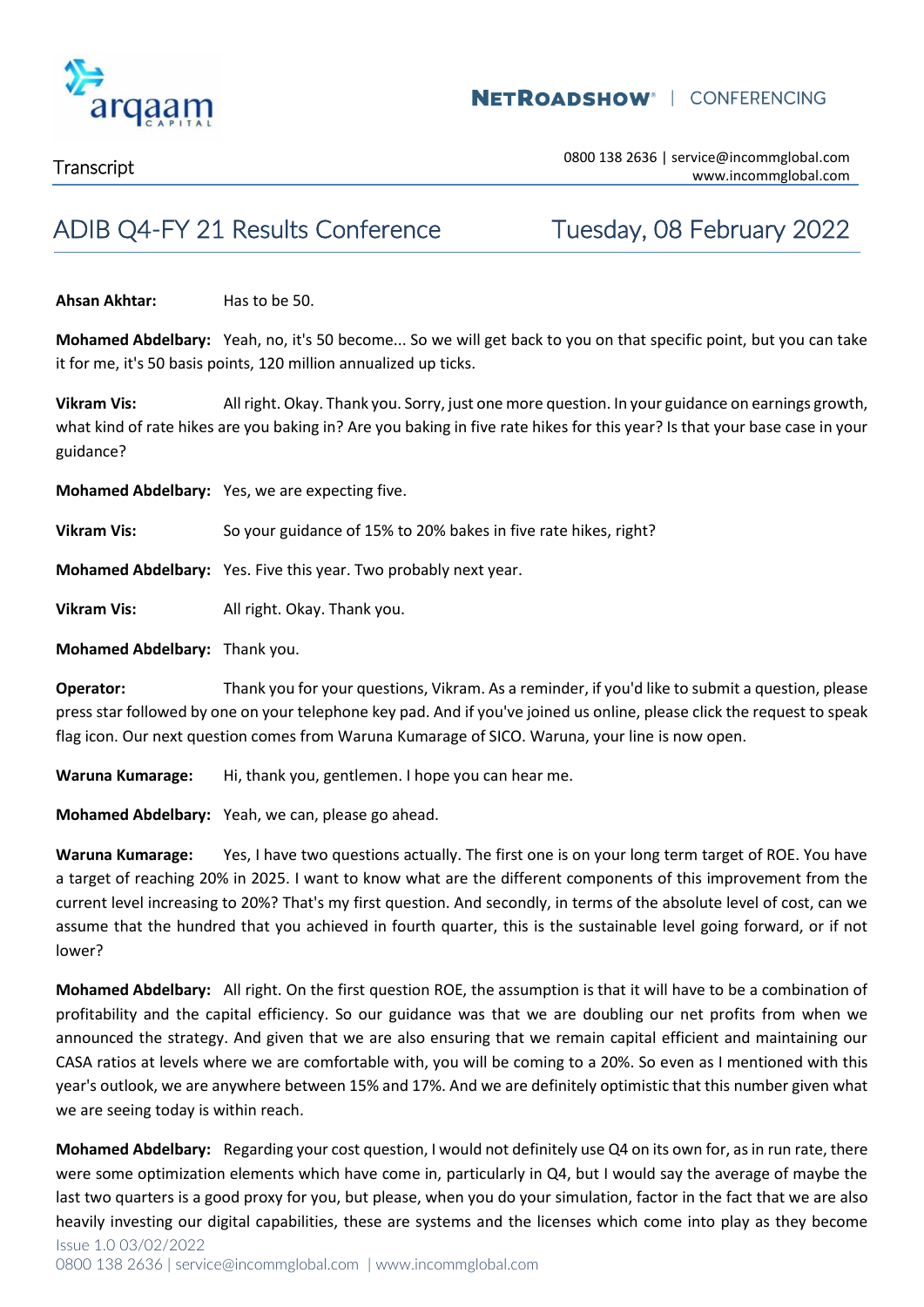

## ADIB Q4-FY 21 Results Conference Tuesday, 08 February 2022

operational. And accordingly, it is for us not only a one way. And we are not solving for only a cost production, because for us to grow, you have to continue investing.

**Mohamed Abdelbary:** And our philosophy has always been investing through cycle and this philosophy is not changing. So as we are creating efficiencies, we are spending money and we will continue spending the right level of money as long as we are sorting also for productivity, which will then play a key role in driving the cost to income ratio to the levels which we have committed.

**Waruna Kumarage:** Okay. Thank you very much. And to the previous question, I think, Vikram's question on sensitivity, I think, appreciate if you can clarify, because as you mentioned, the financial statements referred to 25 basis point sensitivity of around 120 million. So maybe you can clarify it I due course. Thank you.

**Mohamed Abdelbary:** Absolutely. Sure. Yeah, we will clarify that. Thank you.

**Operator:** Thank you for your question. As a final reminder, if you wish to submit a question, please press star followed by one on your telephone keypad. If you join us online, please click the request to speak flag icon. We now have a follow up question from Janda Kumar of ARCOM Capital. Janda, your line is now open.

**Janda Kumar:** Hi. I just so wanted to check. I wanted to know the minimum capital requirement from central bank in 2022.

**Mohamed Abdelbary:** So the central bank minimum capital requirement are the usual Basel guidelines. So total CAR would be at 13%. But this is not what obviously the industry is solving for. We are currently 18.5%, 18.6%. And these are some of the levels which we are trying to continue solving for our C to I at 12.93% also is at the levels which we like. So the Basel central bank requirements are definitely much slower than that, particularly that there's still the buffer, which has been introduced as part of the test program, but for a deep and specific, and also the market, we are trying to remain within these guidelines.

**Janda Kumar:** Thank you so much.

**Operator:** Thank you, Janda. We have a follow-up question from Waruna Kumarage of SICO. Waruna, your line is now open.

**Waruna Kumarage:** No, actually I must have pressed by accident. Sorry, bud. No more questions.

**Operator:** Perfect. Thank you. We now have a question from Janany Vamadeva of Arqaam Capital. Janany, your line is now open.

**Janany Vamadeva:** Thank you for the call. I just have a quick follow up on the guidance for 2022. So if we look at the return on equity of 15% to 17%, if it includes rate types of five times, but we cannot see that reflected in the NIM guidance, because that sort of maintains. I'm just wondering whether we are missing anything here. If you could create some color, that would be helpful. Thank you.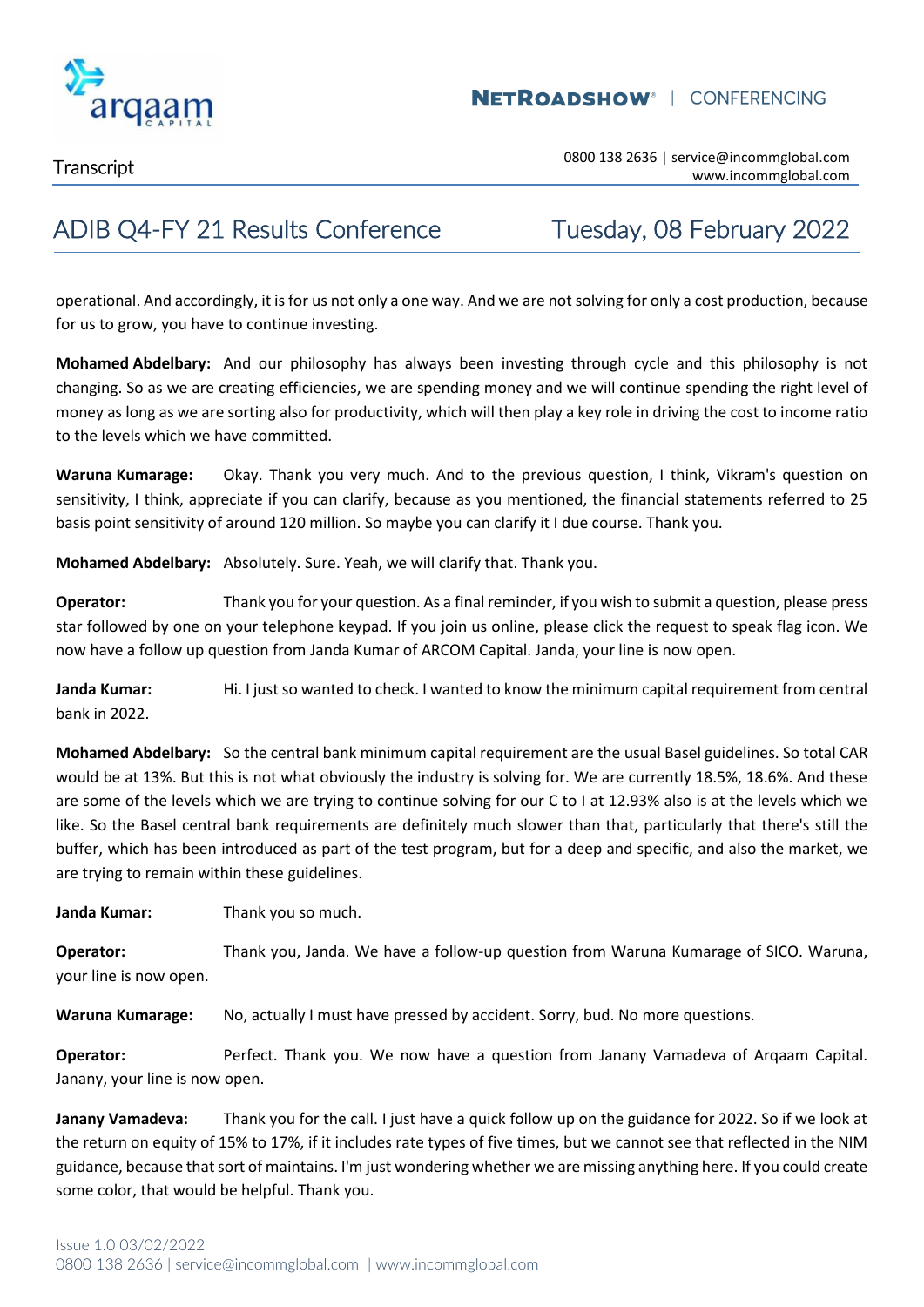

Transcript 0800 138 2636 | service@incommglobal.com www.incommglobal.com

### ADIB Q4-FY 21 Results Conference Tuesday, 08 February 2022

**Mohamed Abdelbary:** So, the guidance we provided is based on the fact that it does take a bit of time for the reflection of hikes to translate into actual pricing in the portfolio. Now, I would like to believe that we are probably going to be on the higher side from that maybe in the next update, we will be revising it upwards depending on how things are moving. But as we stand now, we felt that it would be prudent to show these levels, given that the rate hikes are yet to happen, and we need to see how the portfolio respond to that. But we are optimistic that this will definitely move in the right direction.

**Mohamed Abdelbary:** In our next update, we will make sure that we continue updating the market of how we see that translating into our actual financials and net profit margins.

**Janany Vamadeva:** Thank you. That was helpful.

**Operator:** Perfect. Thank you. And we have a follow-up question from Edmond Christou of Bloomberg Intelligence. Edmond, your line is now open.

**Edmond Christou:** Hi, two questions. First one. Is it possible to give some number on the write off for bad loans in this year compared to last year? I cannot find the number on the financial. If you guide me through the financial where it's located. And the other one is if you can give some color on the corporate lending. I believe this is coming from Abu Dhabi. If you just give some color on Abu Dhabi and Dubai corporate demands for credit would be very useful. Thank you.

**Mohamed Abdelbary:** Yeah. So on the right of... Ahsan will, again, also share with the audience the specific reference in our financial statement, it's in the financing section where we are highlighting the exact write off. Your second point was a corporate growth Dubai versus UAE versus Abu Dhabi, correct?

**Edmond Christou:** Correct. Yes. What do you see in the demand between corporate in Dubai and Abu Dhabi this year, and also, where most of the corporate growths have book in which state. Thank you.

**Mohamed Abdelbary:** So today we are slightly heavy on the Abu Dhabi side from a corporate book perspective, as we go more and more into the large corporate and mid corps and banking our ecosystem, I think the ratio becomes a bit more balance. It doesn't mean that we're not focusing on the Abu Dhabi center, but by virtue of it being bigger today, it means that probably the growth in terms of percentage and value will be more on the Abu Dhabi side. But our focus remains to be UAE holistic, not only Abu Dhabi, Dubai, but we look at the entire country and really follow our clients to ensure that we provide the right level of financing within our capital.

**Edmond Christou:** Thank you. And for the retail is the same when we talk about the experts?

**Mohamed Abdelbary:** Yes. For retail, experts would be more in Dubai. So given that we are today almost 80% UAE national, as we open up more the expert segment, that's definitely more in Dubai.

**Edmond Christou:** Great one. Thank you.